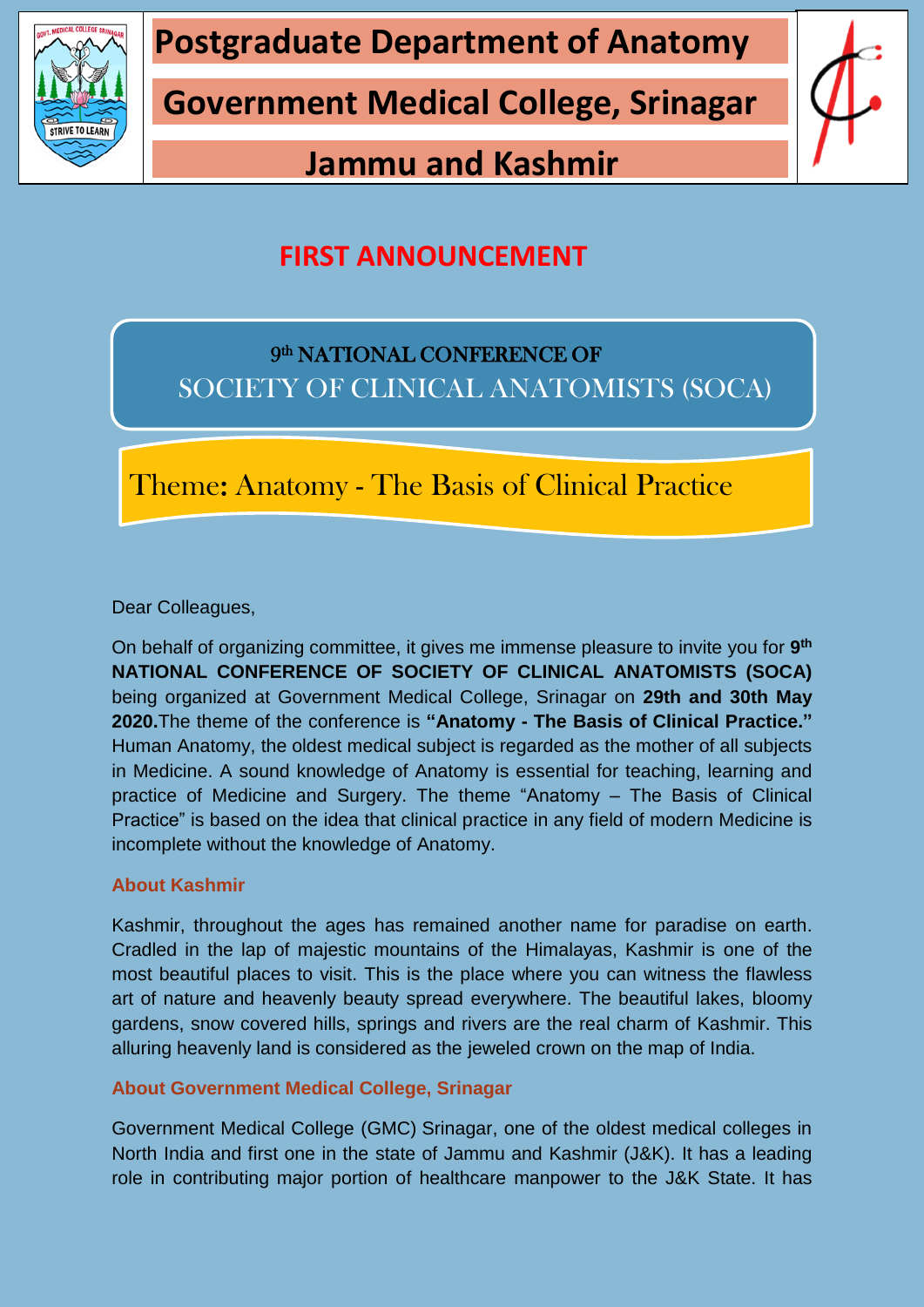been contributing towards producing many renowned and leading clinicians not just in sub-continent, but all over the world since its inception.

The Department of Anatomy is spread over a wide area. The Department boasts of spacious and well equipped dissection hall, demonstration rooms and practical laboratories. The department caters to 150 undergraduate (MBBS) and 4 postgraduate (MD) students each year. In addition, separate curriculum is for BDS, nursing and paramedical students. Department of Anatomy has highly experienced, capable and motivated faculty. We have state of art infrastructure to impart high quality and clinically relevant medical education. A combination of traditional and recent multimedia based teaching are used to render effective student education. Department is provided with facility of latest projectors, ultrasound, internet and audio-visual aids for teaching.

### **About SOCA**

The Society of Clinical Anatomists (SOCA) is dedicated to promote knowledge and research in the field of clinically relevant Anatomy. The society strives to provide a national platform for showcasing professional development and excellence in clinical Anatomy which facilitates exchange of ideas and research amongst its members. Members of SOCA aim to bridge the gap between Anatomists and Clinicians to explore new frontiers of collaboration and research.

#### **Program**

Conference: 29-05-2020 and 30-05-2020 *(Detailed program will follow in the second announcement)*

| <b>Chief Patron</b>           | Financial commissioner,                     |
|-------------------------------|---------------------------------------------|
|                               | Health and Medical Education, J&K.          |
| Patron                        | <b>Principal /Dean</b>                      |
|                               | Government Medical College Srinagar, J&K.   |
| <b>Organizing Chairperson</b> | Dr. Shaheen Shahdad,                        |
|                               | Professor and Head (9419019123, 7006830457) |
| <b>Organizing Secretary</b>   | Dr. Ghulam Mohammad Bhat,                   |
|                               | Professor (9797745476, 7006516681)          |
| <b>Finance committee</b>      | Dr. Bashir Ahmad Shah,                      |
|                               | Associate professor (7006230919, 9622749581 |
|                               | Dr. Sabiya Nazir                            |
|                               | Assistant professor (7006568954)            |
| Scientific committee          | Dr. Mohammad Saleem Itoo                    |
|                               | Associate professor (7006923978)            |
|                               | Dr. Shamima Banoo                           |
|                               | Assistant professor (9596352865)            |

#### **Organizing Committee**